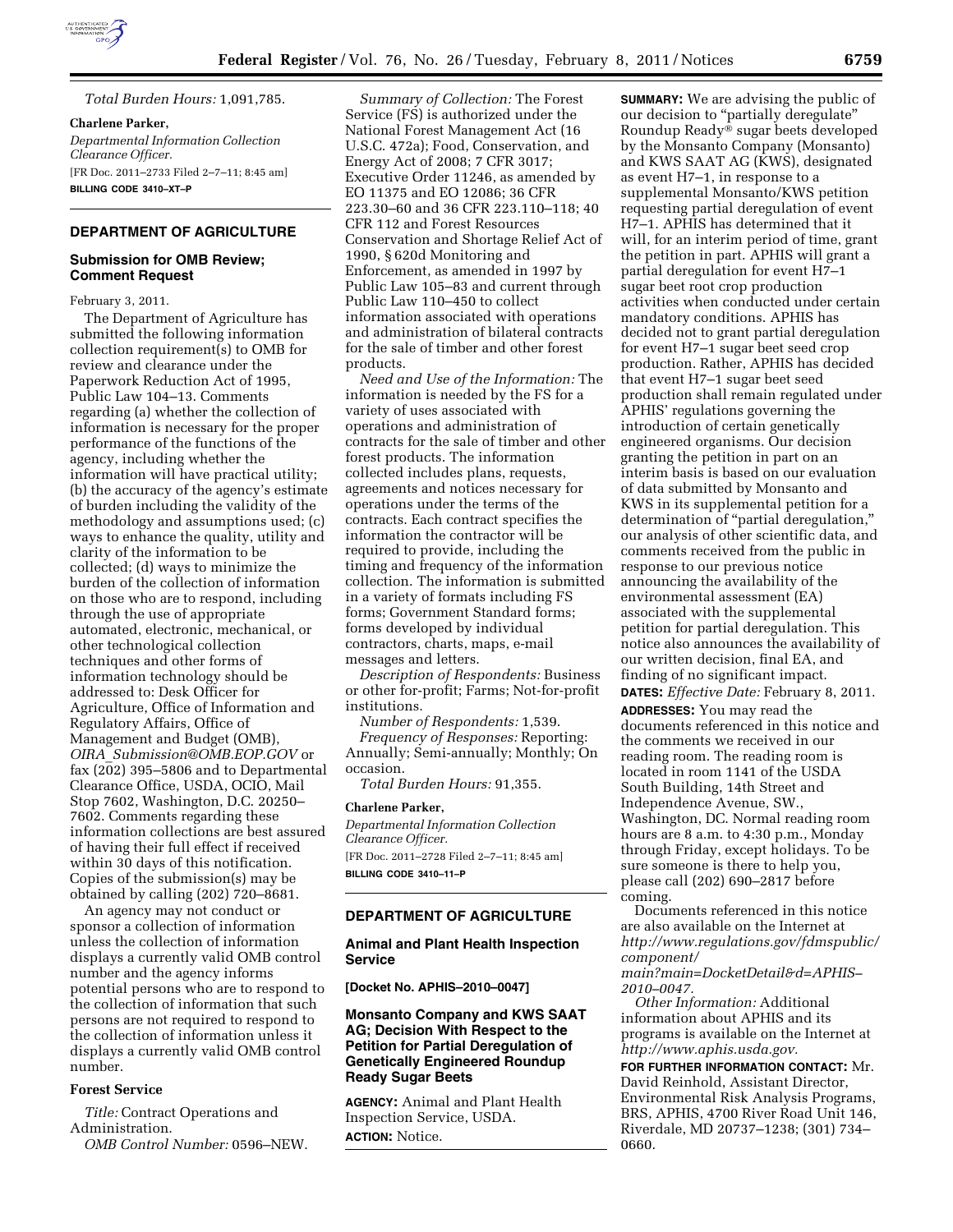To enter into a compliance agreement to introduce event H7–1 sugar beet root crop, contact APHIS' Regulatory Operations Programs at (301) 734–5301. To obtain copies of the documents referenced in this notice, contact Ms. Cindy Eck at (301) 734–0667, *e-mail: [cynthia.a.eck@aphis.usda.gov.](mailto:cynthia.a.eck@aphis.usda.gov)* 

### **SUPPLEMENTARY INFORMATION:**

## **Background**

The regulations in 7 CFR part 340, ''Introduction of Organisms and Products Altered or Produced Through Genetic Engineering Which Are Plant Pests or Which There Is Reason to Believe Are Plant Pests,'' regulate, among other things, the introduction (importation, interstate movement, or release into the environment) of organisms and products altered or produced through genetic engineering that are plant pests or that there is reason to believe are plant pests. Such genetically engineered organisms and products are considered ''regulated articles.''

On November 4, 2010, the Animal and Plant Health Inspection Service (APHIS) published a notice  $\frac{1}{1}$  in the **Federal Register** (75 FR 67945–67946, Docket No. APHIS–2010–0047) announcing the availability of an environmental assessment for a supplemental petition from the Monsanto Company (Monsanto) and KWS SAAT AG (KWS) requesting ''partial deregulation'' or similar administrative action under 7 CFR part 340 (referred to below as the regulations) for sugar beets (*Beta vulgaris* ssp. *vulgaris*) designated as event H7–1. These sugar beets have been genetically engineered for tolerance to the herbicide glyphosate and are considered regulated articles under the regulations in 7 CFR part 340. The supplemental petition seeks action by APHIS that would authorize the continued cultivation of H7–1 sugar beets, subject to carefully tailored interim measures.

APHIS received 3,722 comments during the comment period. There were 3,058 comments from groups or individuals who supported the ''partial deregulation'' and 633 from those who opposed the ''partial deregulation.'' APHIS has addressed the issues raised during the comment period and has provided responses to these comments as an attachment to the finding of no significant impact.

The supplemental petition is related to a petition submitted by Monsanto and KWS to APHIS on November 19, 2003, seeking a determination of nonregulated status for event H7–1 sugar beets (Petition 03–323–01). On October 19, 2004, APHIS published a notice in the **Federal Register** (69 FR 61466–61467, Docket No. 04–075–1) announcing that the Monsanto/KWS petition and an environmental assessment (EA) were available for public review. On March 17, 2005, we published a notice in the **Federal Register** (70 FR 13007–13008, Docket No. 04–075–2) advising the public of our determination, effective March 4, 2005, that event H7–1 sugar beets were fully deregulated and no longer considered a regulated article under the regulations. On September 21, 2009, the U.S. District Court for the Northern District of California issued a ruling in a lawsuit challenging APHIS' decision to deregulate event H7–1 sugar beets, finding that APHIS should have completed an environmental impact statement (EIS) prior to granting full deregulation of H7–1 sugar beets. Later, on August 13, 2010, the Court vacated APHIS' decision to deregulate event H7–1 sugar beets until APHIS prepares a full EIS prior to a further decision on the petition for full deregulation and remanded the matter to APHIS. Accordingly, event H7–1 sugar beets once again became a regulated article subject to APHIS' regulatory oversight under 7 CFR part 340 and the Plant Protection Act.

#### **National Environmental Policy Act**

To provide the public with documentation of APHIS' review and analysis of any potential environmental impacts associated with Monsanto/ KWS' petition for "partial deregulation" for event H7–1 sugar beets, an EA was prepared in accordance with: (1) The National Environmental Policy Act of 1969 (NEPA), as amended (42 U.S.C. 4321 *et seq.*), (2) regulations of the Council on Environmental Quality for implementing the procedural provisions of NEPA (40 CFR parts 1500–1508), (3) USDA regulations implementing NEPA (7 CFR part 1b), and (4) APHIS' NEPA Implementing Procedures (7 CFR part 372).

The draft EA considered and evaluated a range of alternatives. APHIS' preferred alternative is an interim partial deregulation—a combination of alternatives 2 and 3. The preferred alternative incorporates specific aspects of both alternatives 2 and 3. Under this preferred alternative, pursuant to § 340.6 of the regulations, APHIS will partially deregulate the event H7–1 sugar beet root crop. APHIS

has determined that they will not be subject to requirements of 7 CFR part 340 if they are grown under the mandatory conditions established by APHIS. Event H7–1 sugar beet root crop production activities conducted under these mandatory conditions will not be considered regulated under 7 CFR part 340. Event H7–1 sugar beet seed crop will remain regulated subject to requirements of 7 CFR part 340, requiring a permit or notification for movement and environmental release.

Under the partial, conditional deregulation, APHIS will require compliance with mandatory conditions for the root crop that will restrict its movement and environmental release via APHIS compliance agreements authorized under the Plant Protection Act. Any person who wants to enter into a compliance agreement must first contact APHIS' Regulatory Operations Programs by calling the phone number listed under **FOR FURTHER INFORMATION CONTACT** to enter into a compliance agreement in advance of the introduction.

This preferred alternative, including a conditional, partial deregulation, is an interim action that is limited in scope and duration and will neither result in significant impacts to the human environment nor prejudice any decision to be analyzed in the forthcoming EIS for a determination regarding full deregulation of event H7–1 sugar beets. APHIS has determined that the mandatory conditions imposed pursuant to the partial deregulation of event H7–1 sugar beet root crop, as well as permitting of the seed crop under 7 CFR part 340, ensures that the implementation of this interim regulatory action will not result in any environmental impacts which may significantly affect the quality of the human environment. The mandatory conditions will also effectively ensure that no potentially harmful economic or marketing impacts will occur in the interim while APHIS completes its EIS prior to making a determination on whether or not to grant full nonregulated status to event H7–1 sugar beets.

#### **Determination**

Based on APHIS' analysis of data submitted by Monsanto and KWS, references provided in the petition, information analyzed in the plant pest risk assessment and the EA, comments provided by the public, and information provided in APHIS' response to those public comments, APHIS has determined that event H7–1 sugar beet root crop grown under mandatory conditions is unlikely to pose a plant

<sup>&</sup>lt;sup>1</sup>To review the notice and the supporting and related material, go to *[http://](http://www.regulations.gov) [www.regulations.gov;f](http://www.regulations.gov)dmspublic/component/ main?main=DocketDetail&d=APHIS–2010–0047.*